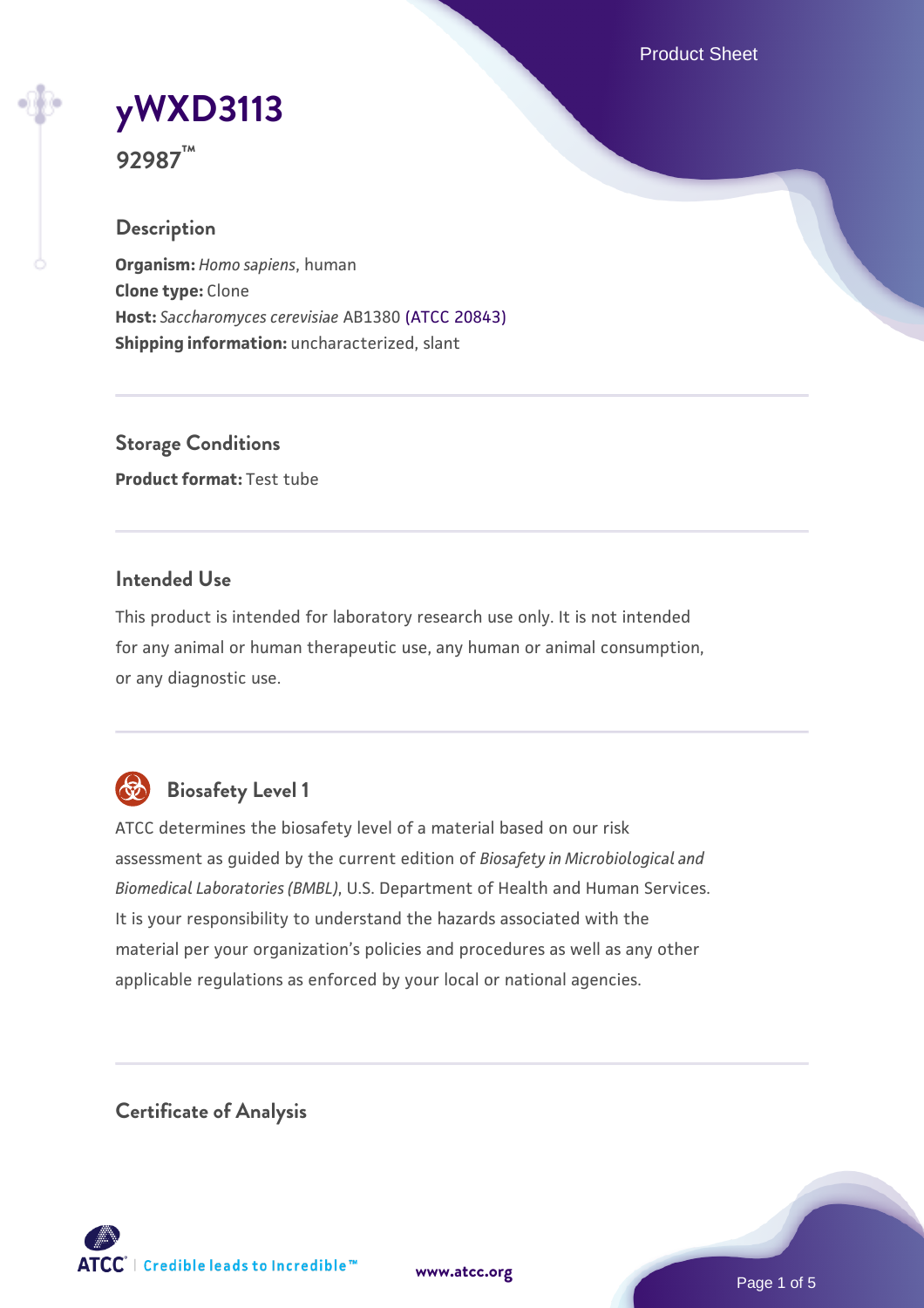# **[yWXD3113](https://www.atcc.org/products/92987)** Product Sheet **92987**

For batch-specific test results, refer to the applicable certificate of analysis that can be found at www.atcc.org.

# **Insert Information**

**Type of DNA:** genomic **Genome:** Homo sapiens **Chromosome:** X X pter-q27.3 **Gene name:** DNA Segment, single copy **Gene product:** DNA Segment, single copy [DXS2633] **Gene symbol:** DXS2633 **Contains complete coding sequence:** Unknown **Insert end:** EcoRI

# **Vector Information**

**Construct size (kb):** 320.0 **Intact vector size:** 11.454 **Vector name:** pYAC4 **Type of vector:** YAC **Host range:** *Saccharomyces cerevisiae*; *Escherichia coli* **Vector information:** other: telomere, 3548-4235 other: telomere, 6012-6699 Cross references: DNA Seq. Acc.: U01086 **Cloning sites:** EcoRI **Markers:** SUP4; HIS3; ampR; URA3; TRP1 **Replicon:** pMB1, 7186-7186; ARS1, 9632-10376

# **Growth Conditions**

**Medium:** 



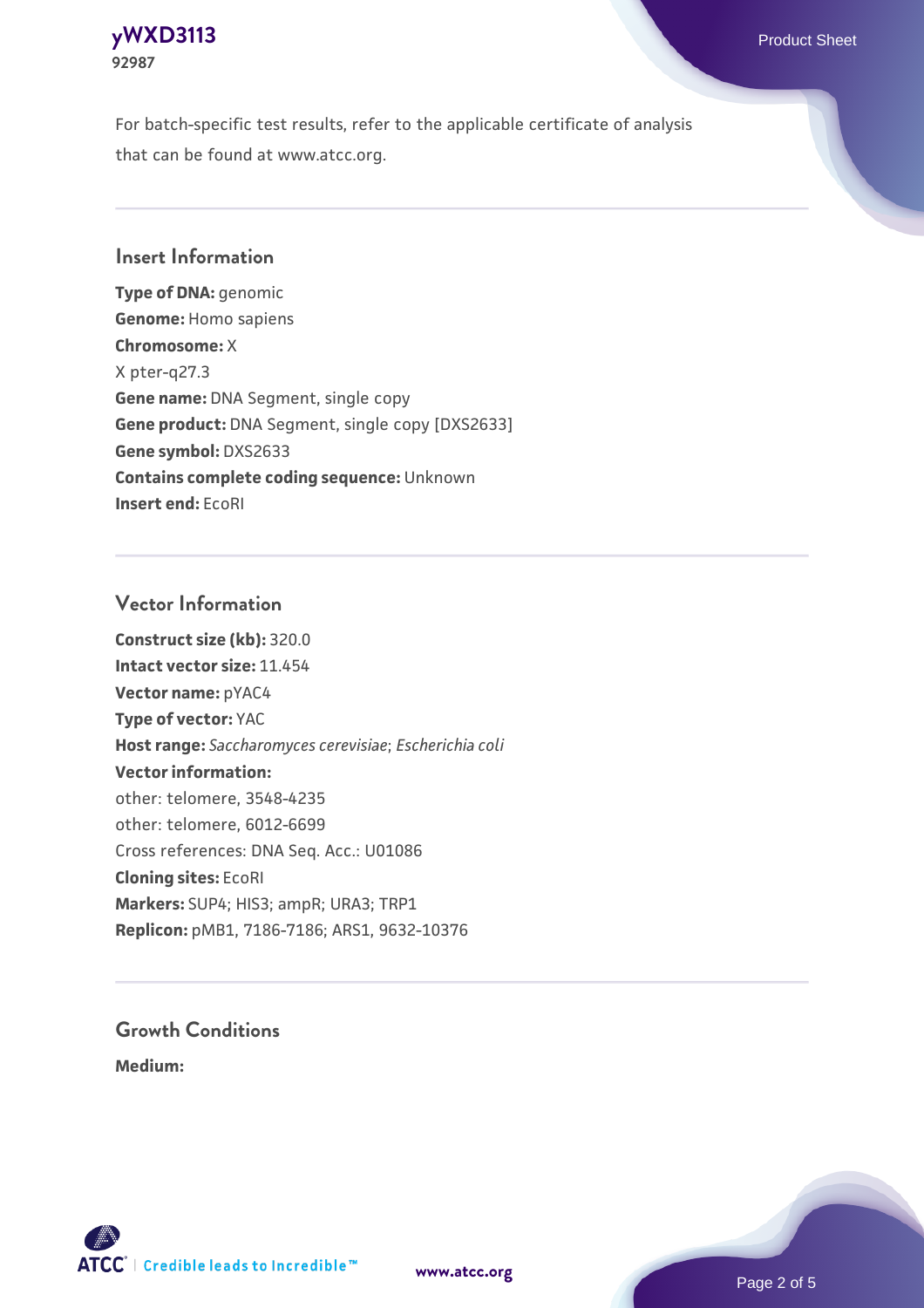**[yWXD3113](https://www.atcc.org/products/92987)** Product Sheet **92987**

[ATCC Medium 1245: YEPD](https://www.atcc.org/-/media/product-assets/documents/microbial-media-formulations/1/2/4/5/atcc-medium-1245.pdf?rev=705ca55d1b6f490a808a965d5c072196) **Temperature:** 30°C

#### **Notes**

More information may be available from ATCC (http://www.atcc.org or 703- 365-2620).

# **Material Citation**

If use of this material results in a scientific publication, please cite the material in the following manner: yWXD3113 (ATCC 92987)

# **References**

References and other information relating to this material are available at www.atcc.org.

#### **Warranty**

The product is provided 'AS IS' and the viability of ATCC® products is warranted for 30 days from the date of shipment, provided that the customer has stored and handled the product according to the information included on the product information sheet, website, and Certificate of Analysis. For living cultures, ATCC lists the media formulation and reagents that have been found to be effective for the product. While other unspecified media and reagents may also produce satisfactory results, a change in the ATCC and/or depositor-recommended protocols may affect the recovery, growth, and/or function of the product. If an alternative medium formulation or reagent is used, the ATCC warranty for viability is no longer



**[www.atcc.org](http://www.atcc.org)**

Page 3 of 5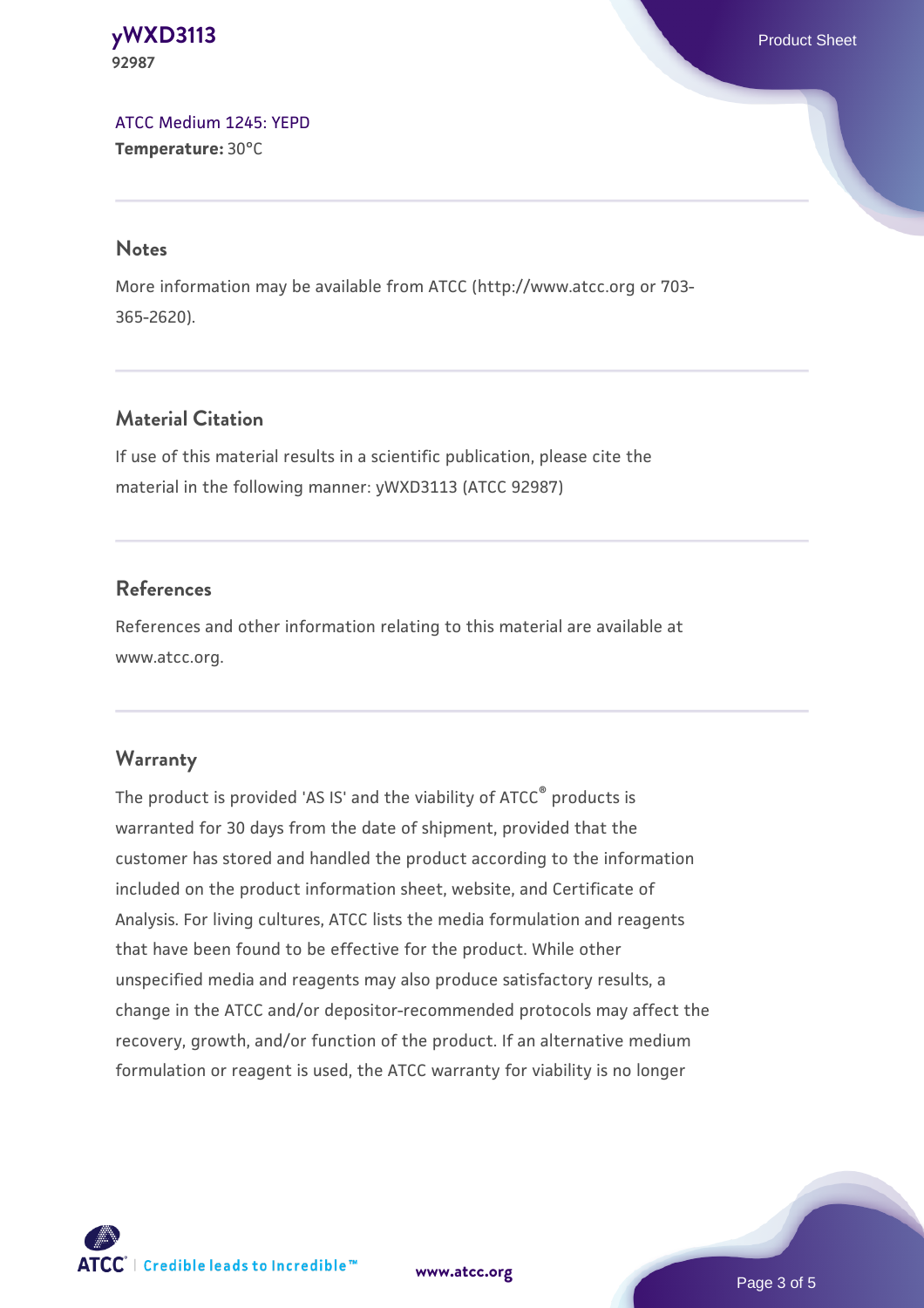**[yWXD3113](https://www.atcc.org/products/92987)** Product Sheet **92987**

valid. Except as expressly set forth herein, no other warranties of any kind are provided, express or implied, including, but not limited to, any implied warranties of merchantability, fitness for a particular purpose, manufacture according to cGMP standards, typicality, safety, accuracy, and/or noninfringement.

#### **Disclaimers**

This product is intended for laboratory research use only. It is not intended for any animal or human therapeutic use, any human or animal consumption, or any diagnostic use. Any proposed commercial use is prohibited without a license from ATCC.

While ATCC uses reasonable efforts to include accurate and up-to-date information on this product sheet, ATCC makes no warranties or representations as to its accuracy. Citations from scientific literature and patents are provided for informational purposes only. ATCC does not warrant that such information has been confirmed to be accurate or complete and the customer bears the sole responsibility of confirming the accuracy and completeness of any such information.

This product is sent on the condition that the customer is responsible for and assumes all risk and responsibility in connection with the receipt, handling, storage, disposal, and use of the ATCC product including without limitation taking all appropriate safety and handling precautions to minimize health or environmental risk. As a condition of receiving the material, the customer agrees that any activity undertaken with the ATCC product and any progeny or modifications will be conducted in compliance with all applicable laws, regulations, and guidelines. This product is provided 'AS IS' with no representations or warranties whatsoever except as expressly set forth herein and in no event shall ATCC, its parents, subsidiaries, directors, officers, agents, employees, assigns, successors, and affiliates be liable for indirect, special, incidental, or consequential damages of any kind in connection with or arising out of the customer's use of the product. While reasonable effort is made to ensure authenticity and reliability of materials on deposit, ATCC is not liable for damages arising from the misidentification or



**[www.atcc.org](http://www.atcc.org)**

Page 4 of 5